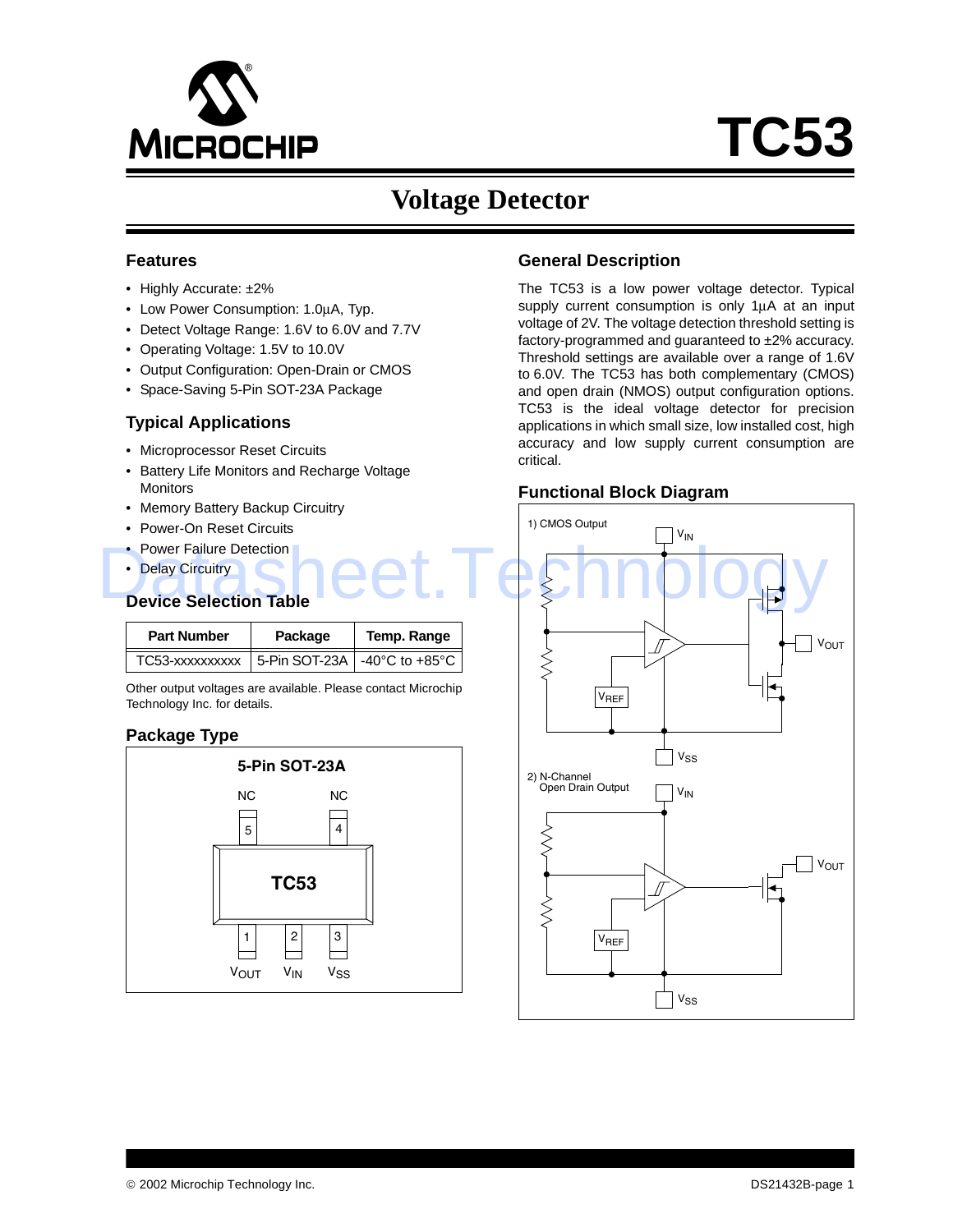# **1.0 ELECTRICAL CHARACTERISTICS**

## **Absolute Maximum Ratings\***

| Output Voltage $V_{IN} + 0.3V$ to $V_{SS} - 0.3V$ |
|---------------------------------------------------|
| Power Dissipation                                 |
|                                                   |
| Operating Temperature Range-40°C to +85°C         |
| Storage Temperature Range -40°C to +125°C         |

\*Stresses above those listed under "Absolute Maximum Ratings" may cause permanent damage to the device. These are stress ratings only and functional operation of the device at these or any other conditions above those indicated in the operation sections of the specifications is not implied. Exposure to Absolute Maximum Rating conditions for extended periods may affect device reliability.

#### **Electrical Characteristics:**  $T_A = 25^{\circ}$ C, unless otherwise specified. Note 1, Note 2. Symbol **Parameter** Min Typ Max Units Test Conditions  $V_{DF}$  Detect Voltage  $V_T x 0.98 | V_T \pm 0.5\% | V_T x 1.02 | V$  Note 3  $V_{\text{HYS}}$  Hysteresis Range  $\sqrt{V_{\text{DF}} \times 0.02} \sqrt{V_{\text{DF}} \times 0.05} \sqrt{V_{\text{DF}} \times 0.08}$  V I<sub>SS</sub> Supply Current — — — — 0.9 1.0 1.3 1.6 2.0 2.6 3.0 3.4 3.8 4.2  $\mu$ A  $V_{IN}$  = 1.5V  $V_{IN} = 2.0V$  $V_{IN} = 3.0V$  $V_{IN} = 4.0V$  $V_{IN} = 5.0V$ VIN Operating Voltage 1.5 — 10.0 V VDF = 2.1 to 6.0V I<sub>OUT</sub> | Output Current | — — — — — 2.2 7.7 10.1 11.5 13.0 — — — — mA | N-ch;  $V_{DS} = 0.5V$ ,  $V_{IN} = 1.0V$  $V_{IN} = 2.0V$  $V_{IN} = 3.0V$  $V_{IN} = 4.0V$  $V_{IN} = 5.0V$  $-10.0$  – P-ch;  $V_{DS} = 2.1V$ ,  $V_{IN} = 8.0V$ (CMOS Output)  $\Delta V_{\text{DF}}/$  $(\Delta T_{\text{OPR}} V_{\text{DF}})$ Temperature Characteristics  $\begin{vmatrix} - & 1 & 100 \\ - & 1 & 100 \end{vmatrix}$  = ppm/°C t<sub>DLY</sub> Delay Time  $(V_{DR} \rightarrow V_{OUT}$  Inversion) — — 0.2 msec

**TC53 ELECTRICAL SPECIFICATIONS**

Note 1: An additional resistor between the V<sub>IN</sub> pin and the supply voltage may alter the electrical characteristics due to the increasing values of V<sub>DR</sub>.

**2:** The power consumption during power-start to output being stable (release operation) is 2µA greater than it is after that period (completion of release operation) because of rush current in the delay circuit.

 $V_T$  is the factory-programmed voltage detection threshold.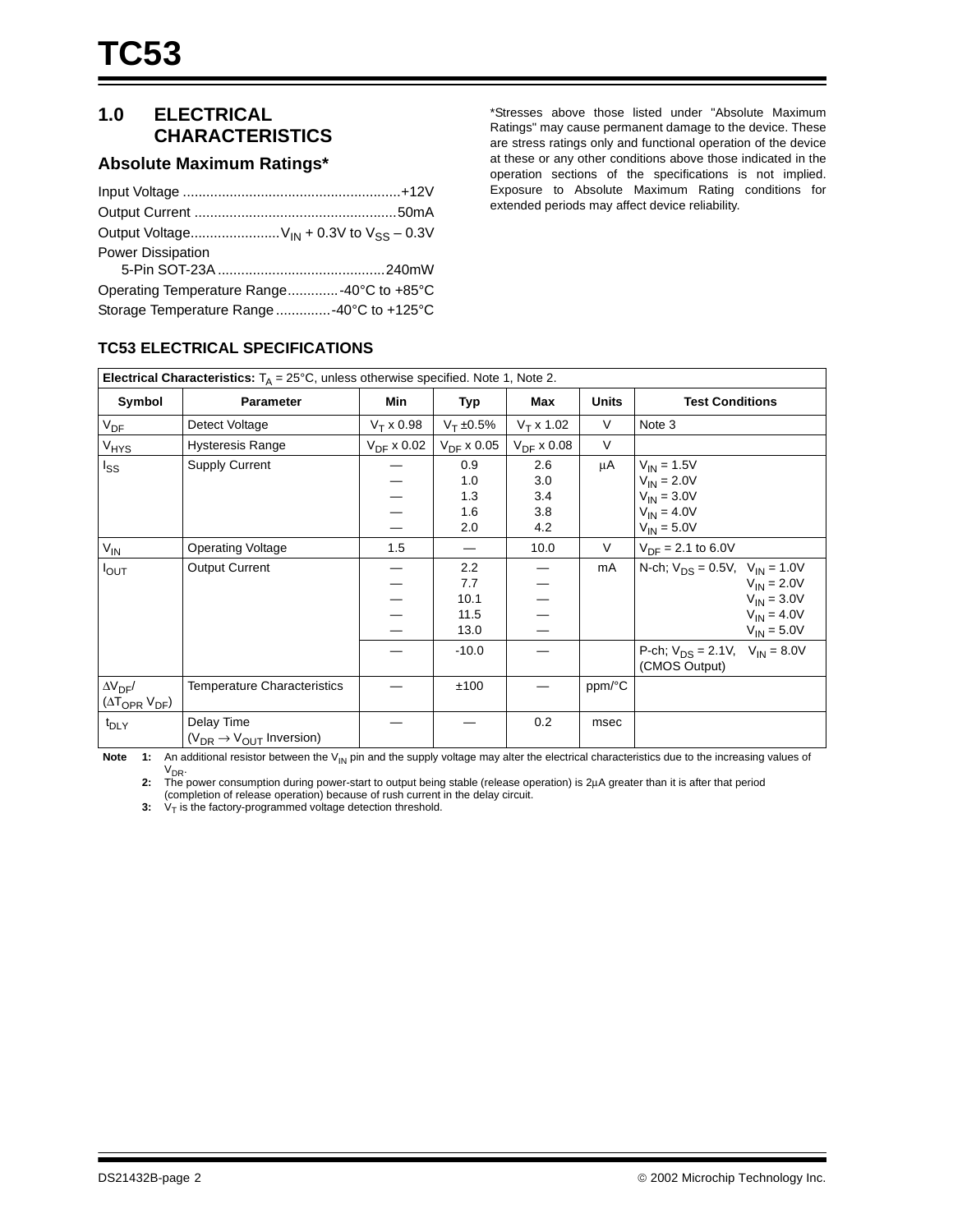## **2.0 PIN DESCRIPTIONS**

The descriptions of the pins are listed in Table 2-1.

## **TABLE 2-1: PIN FUNCTION TABLE**

| Pin No.<br>(5-Pin SOT-23A) | Symbol            | <b>Description</b>    |
|----------------------------|-------------------|-----------------------|
|                            | VOUT <sub>1</sub> | Output.               |
|                            | $V_{IN}$          | Supply voltage input. |
|                            | $\mathrm{V_{SS}}$ | Ground terminal.      |
| 4                          | NC.               | Not connected.        |
| 5                          | <b>NC</b>         | Not connected.        |

# **3.0 DETAILED DESCRIPTION**

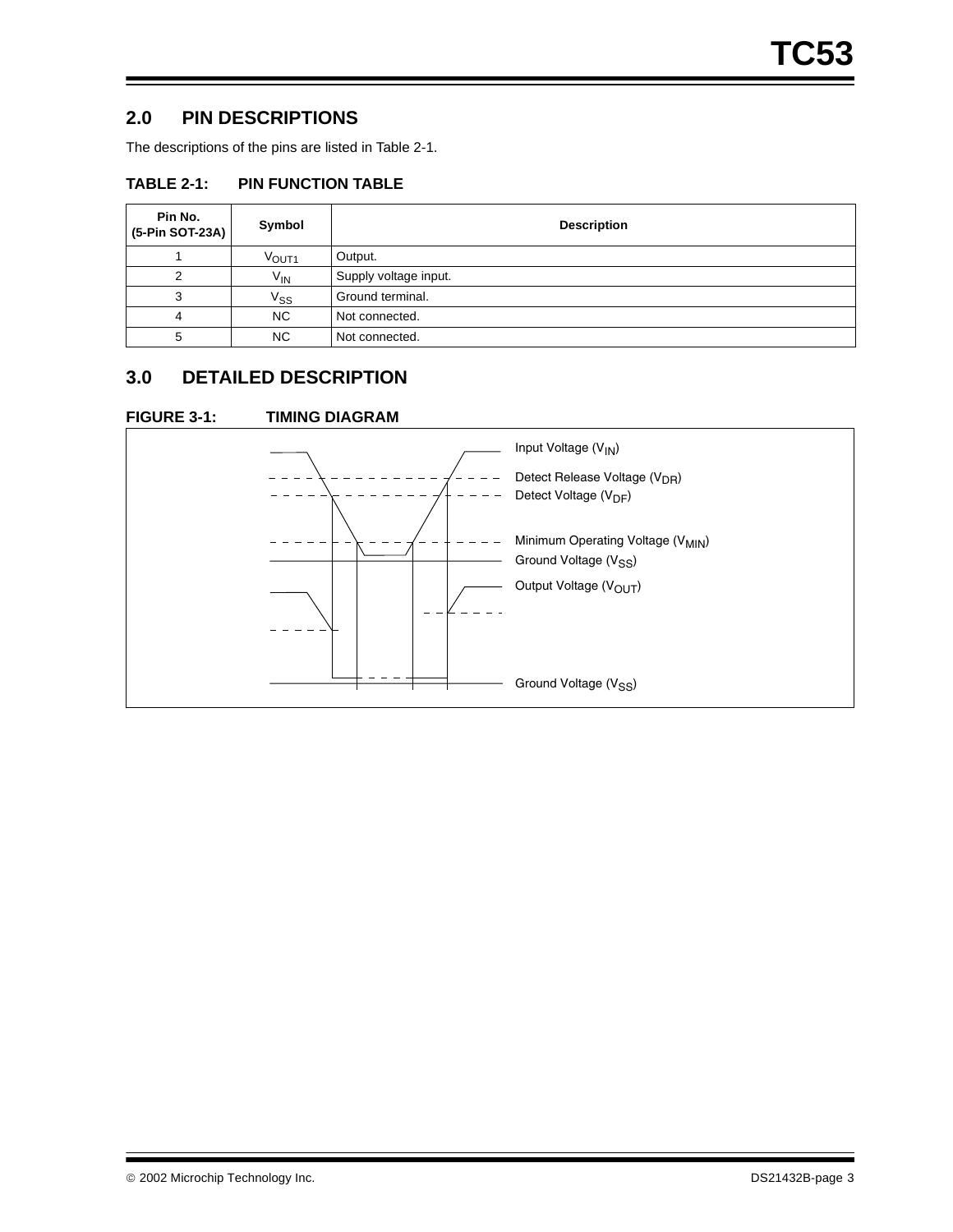## **4.0 PACKAGING INFORMATION**

## **4.1 Package Marking Information**



 $10$  represents output configuration and first integer of voltage

| Symbol | Output      | Voltage |  |  |
|--------|-------------|---------|--|--|
|        | <b>CMOS</b> |         |  |  |
| R      | <b>CMOS</b> |         |  |  |
| C      | <b>CMOS</b> | 2.      |  |  |
| D      | <b>CMOS</b> | 3.      |  |  |
| F      | <b>CMOS</b> |         |  |  |
| F      | <b>CMOS</b> | 5.      |  |  |
|        | <b>CMOS</b> | 6.      |  |  |

| <b>Symbol</b> | <b>Output</b> | Voltage |  |  |
|---------------|---------------|---------|--|--|
| Κ             | <b>Nch</b>    |         |  |  |
|               | <b>Nch</b>    |         |  |  |
| М             | Nch           | 2.      |  |  |
| N             | Nch           | 3.      |  |  |
| P             | <b>Nch</b>    | 4.      |  |  |
| R             | <b>Nch</b>    | 5.      |  |  |
| S             | <b>Nch</b>    | 6.      |  |  |

2 represents first decimal of output voltage

| <b>Symbol</b> | Voltage       |
|---------------|---------------|
|               | .0            |
| 1             | .1            |
| 2             | $\cdot$       |
| 3             | .3            |
| 4             | $\mathcal{A}$ |
| 5             | .5            |
| 6             | .6            |
|               | .7            |
| 8             | .8            |
| g             | .9            |

- 3 represents delay function and delay time  $3 = no$  delay function
- 4 represents assembly lot code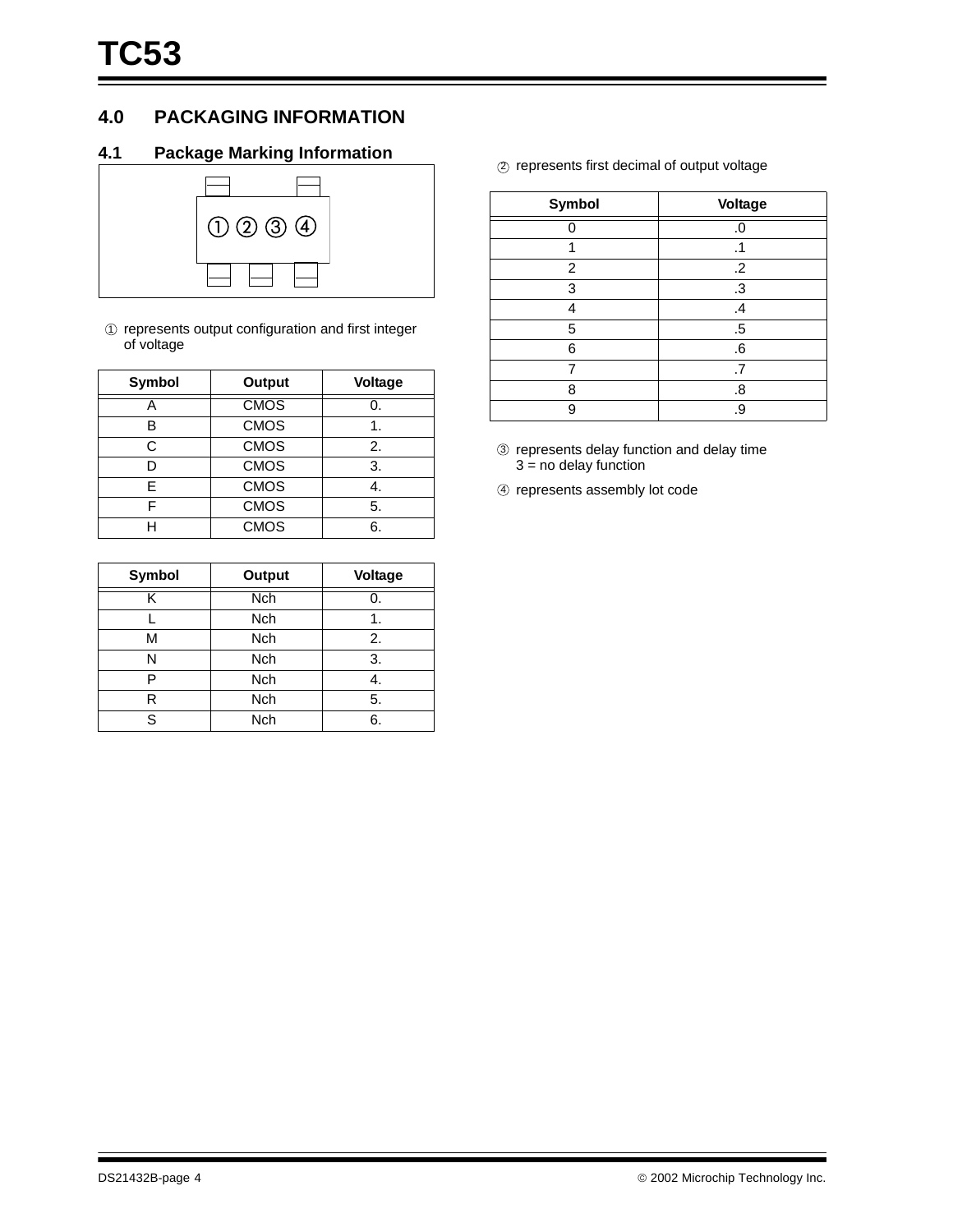## **4.2 Taping Form**



## **4.3 Package Dimensions**

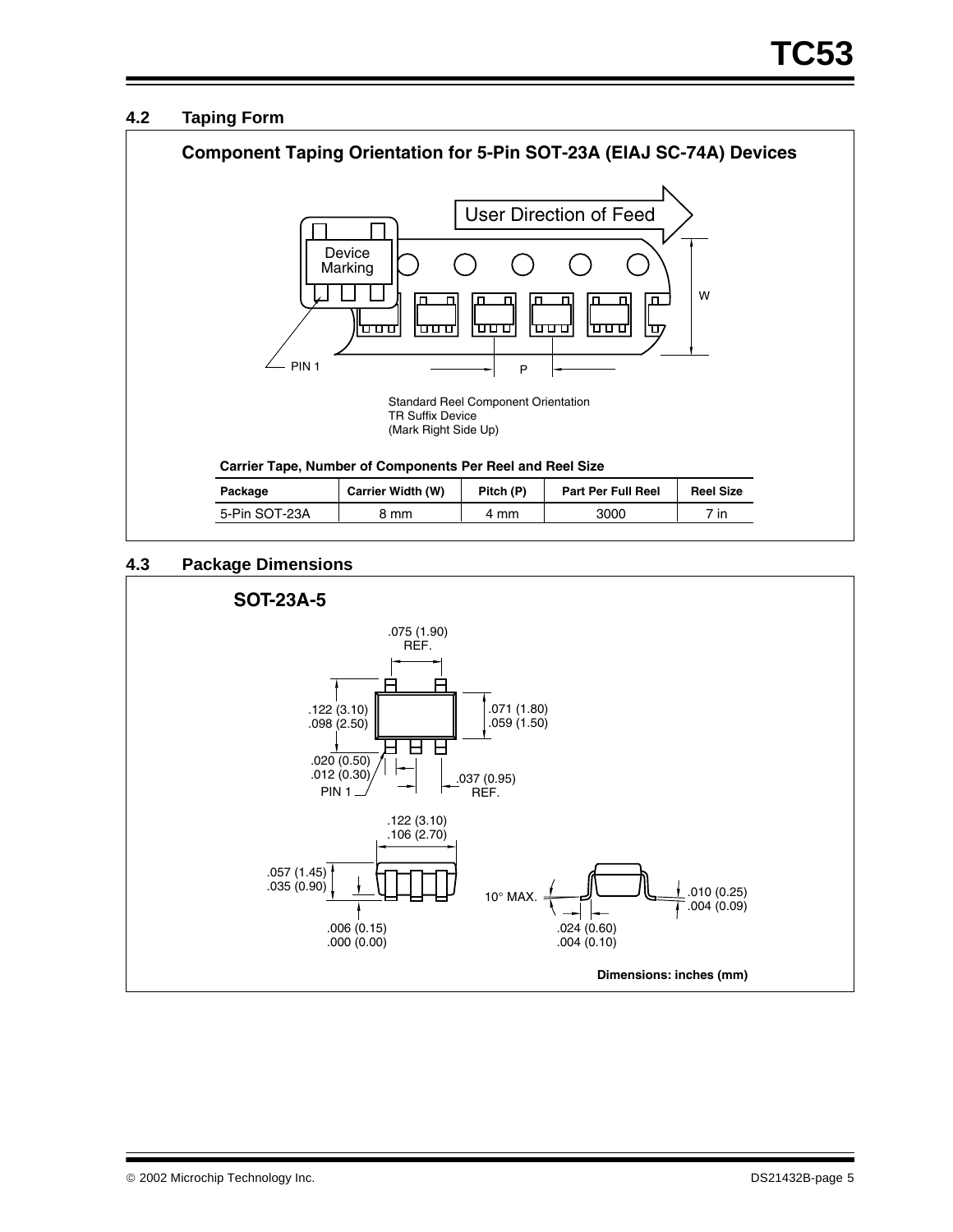**NOTES:**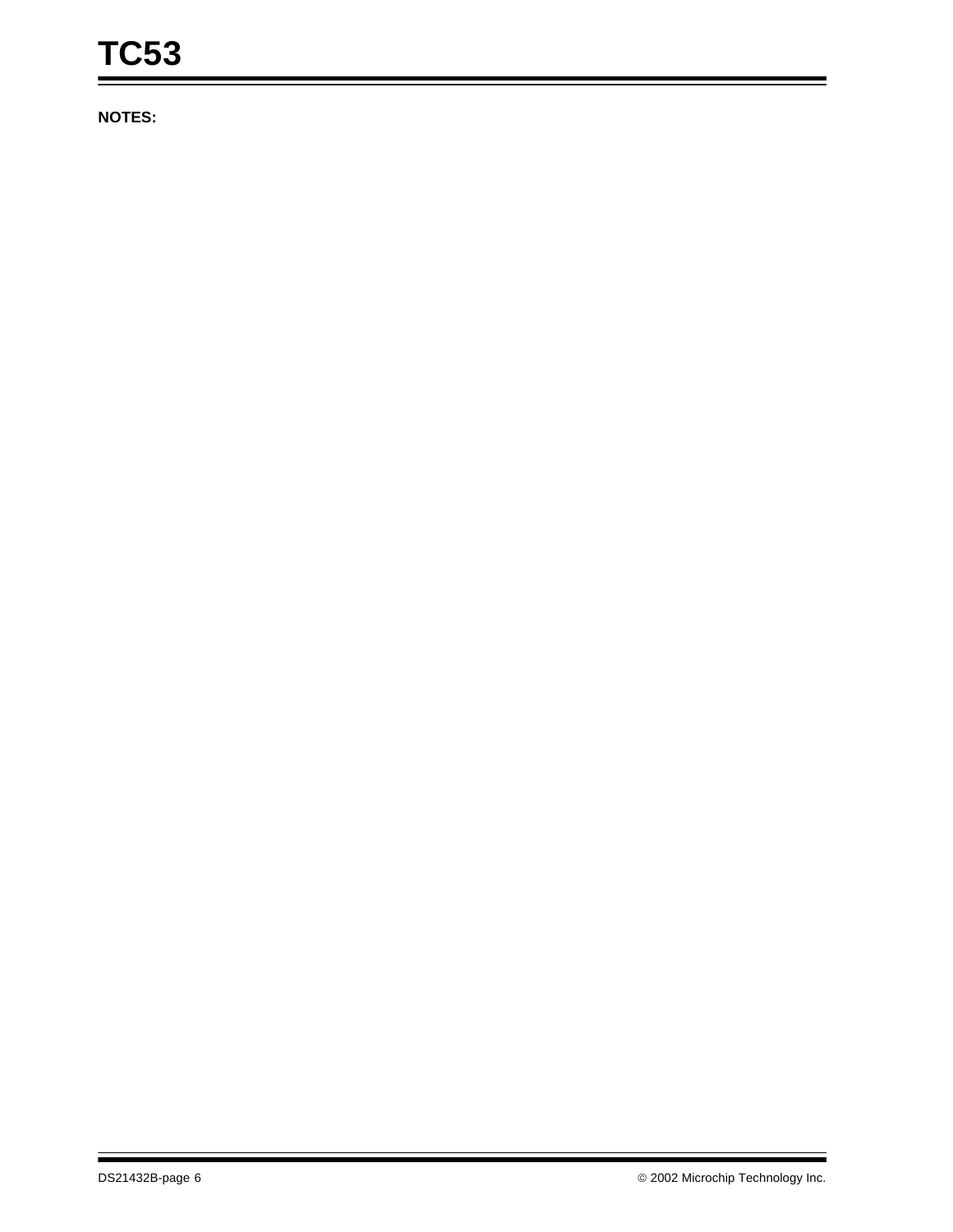## **PRODUCT IDENTIFICATION SYSTEM**

To order or obtain information, e.g., on pricing or delivery, refer to the factory or the listed sales office.

| <b>PART CODE</b>                                                                               | TC53 |  | 02 | ECX |  |
|------------------------------------------------------------------------------------------------|------|--|----|-----|--|
| <b>Output Configuration:</b><br>$N = NMOS$<br>$C = CMOS$                                       |      |  |    |     |  |
| Detected Voltage:<br>Ex: $18 = 1.8V$<br>$Ex: 28 = 2.8V$<br>$Ex: 30 = 3.0V$                     |      |  |    |     |  |
| Tolerance: _______<br>$02 = \pm 2\%$                                                           |      |  |    |     |  |
| Temperature/Package: ____<br>$E: -40^{\circ}$ C to $+85^{\circ}$ C<br>CT: 5-Pin SOT23A Package |      |  |    |     |  |
| <b>Taping Direction:</b><br>TR: Standard Taping                                                |      |  |    |     |  |

#### **Sales and Support**

#### **Data Sheets**

Products supported by a preliminary Data Sheet may have an errata sheet describing minor operational differences and recommended workarounds. To determine if an errata sheet exists for a particular device, please contact one of the following:

- 1. Your local Microchip sales office<br>2. The Microchip Corporate Literatu
- The Microchip Corporate Literature Center U.S. FAX: (480) 792-7277
- 3. The Microchip Worldwide Site (www.microchip.com)

Please specify which device, revision of silicon and Data Sheet (include Literature #) you are using.

#### **New Customer Notification System**

Register on our web site (www.microchip.com/cn) to receive the most current information on our products.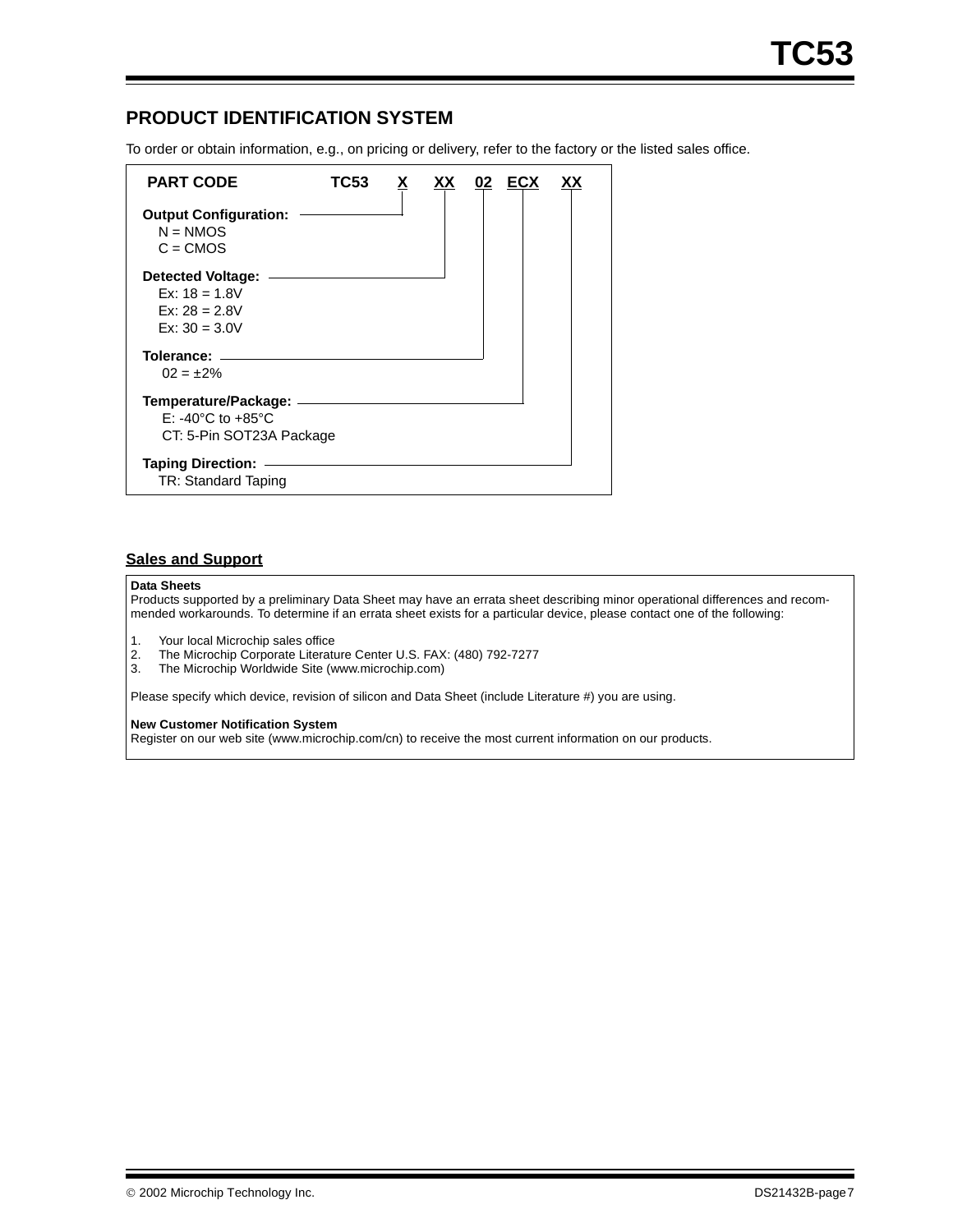**NOTES:**

i.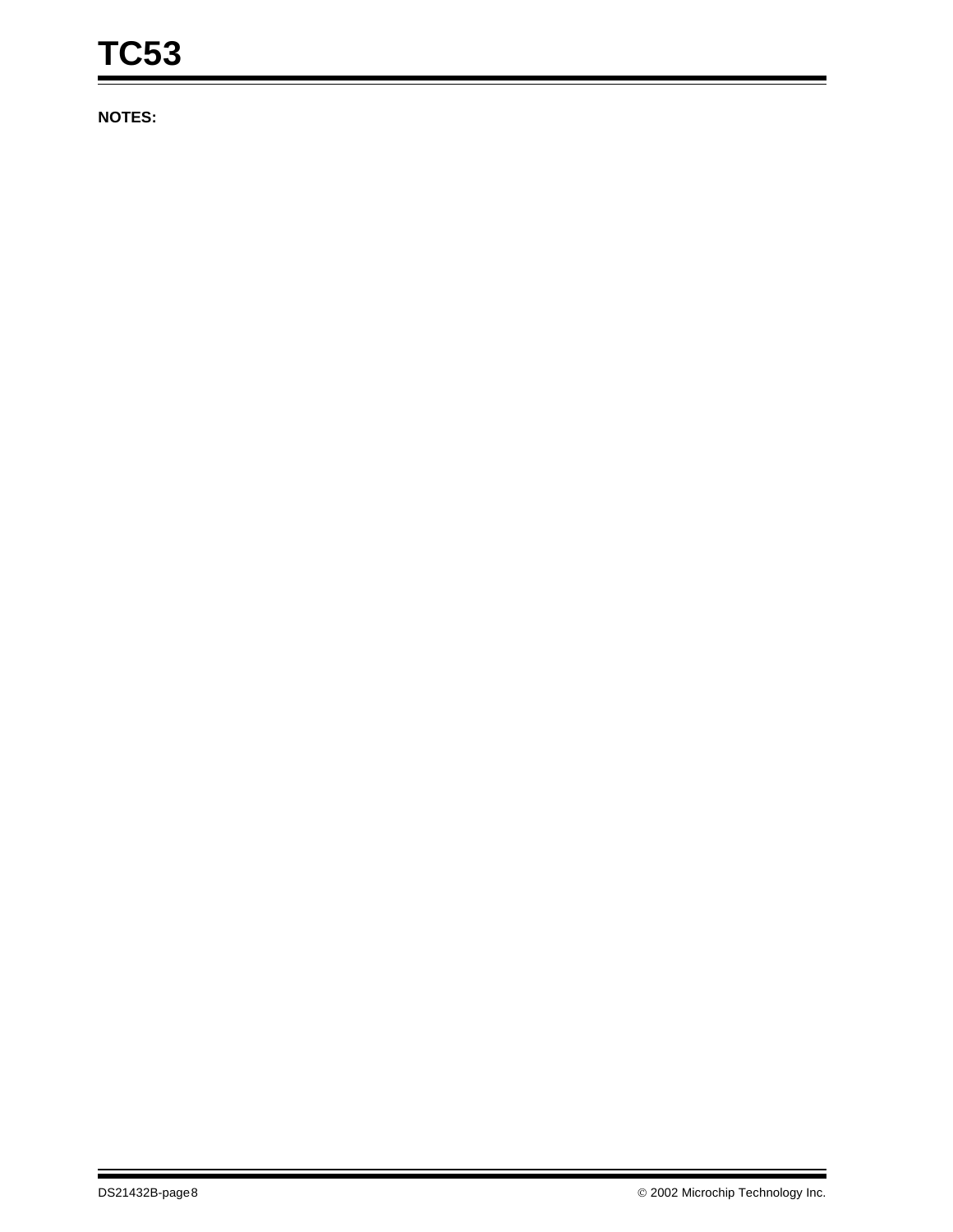Information contained in this publication regarding device applications and the like is intended through suggestion only and may be superseded by updates. It is your responsibility to ensure that your application meets with your specifications. No representation or warranty is given and no liability is assumed by Microchip Technology Incorporated with respect to the accuracy or use of such information, or infringement of patents or other intellectual property rights arising from such use or otherwise. Use of Microchip's products as critical components in life support systems is not authorized except with express written approval by Microchip. No licenses are conveyed, implicitly or otherwise, under any intellectual property rights.

#### **Trademarks**

The Microchip name and logo, the Microchip logo, FilterLab, KEELOQ, microID, MPLAB, PIC, PICmicro, PICMASTER, PICSTART, PRO MATE, SEEVAL and The Embedded Control Solutions Company are registered trademarks of Microchip Technology Incorporated in the U.S.A. and other countries.

dsPIC, ECONOMONITOR, FanSense, FlexROM, fuzzyLAB, In-Circuit Serial Programming, ICSP, ICEPIC, microPort, Migratable Memory, MPASM, MPLIB, MPLINK, MPSIM, MXDEV, MXLAB, PICC, PICDEM, PICDEM.net, rfPIC, Select Mode and Total Endurance are trademarks of Microchip Technology Incorporated in the U.S.A.

Serialized Quick Turn Programming (SQTP) is a service mark of Microchip Technology Incorporated in the U.S.A.

All other trademarks mentioned herein are property of their respective companies.

© 2002, Microchip Technology Incorporated, Printed in the U.S.A., All Rights Reserved.





*Microchip received QS-9000 quality system certification for its worldwide headquarters, design and wafer fabrication facilities in Chandler and Tempe, Arizona in July 1999 and Mountain View, California in March 2002. The Company's quality system processes and procedures are QS-9000 compliant for its PICmicro® 8-bit MCUs, KEELOQ® code hopping devices, Serial EEPROMs, microperipherals, non-volatile memory and analog products. In addition, Microchip's quality system for the design and manufacture of development systems is ISO 9001 certified.*